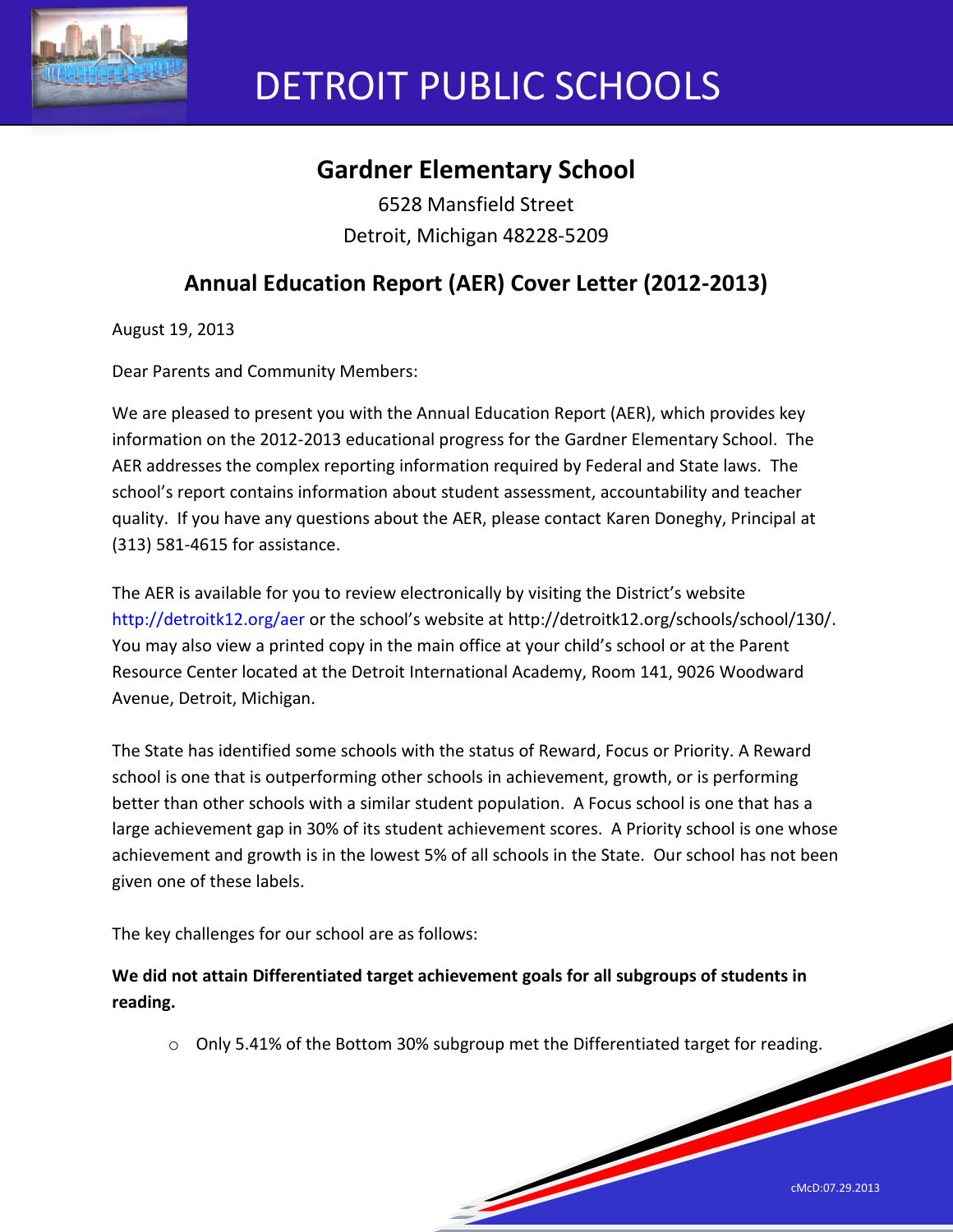**We did not attain Differentiated target achievement goals for all subgroups of students in writing.** 

 $\circ$  Only 0.0% of the All Students subgroup met the Differentiated target for writing.

**We did not attain Differentiated target achievement goals for all subgroups of students in mathematics.** 

o Only 0.0% of the Bottom 30% subgroup met the Differentiated target for mathematics.

## **We did not attain Differentiated target achievement goals for all subgroups of students in science.**

 $\circ$  Only 0.0% of the All Students; 0.0% of the Bottom 30% and 0.0% of the Economically Disadvantaged subgroups met the Differentiated target for science.

**We did not attain Differentiated target achievement goals for all subgroups of students in social studies.** 

 $\circ$  Only 18.52% of the All Students subgroup met the Differentiated target for social studies.

We are actively working to address our Michigan School Scorecard issues, accelerate student achievement and close persistent gaps in achievement.

Gardner will use differentiated instruction to improve academic performance in reading, math, science and social studies as measured by the MEAP to meet Differentiated Proficiency Targets. Although some small gains and targets have been met our goal is to reach the 85% proficient or better by 2022 and eventually have 100% of our students scoring proficient. We have implemented a Professional Learning Community (PLC) to address reform and implement best practices. Gardner maintains a highly qualified staff and provides ample professional development opportunities for staff based on high needs areas.

We will use Title I funds to maintain support staff and support programs aimed at small group instruction for academic gain and to integrate parents and community within our instructional program. We also infuse technology into daily instruction to enhance learning opportunities for students and to address individual needs. Gardner continually evaluates and adjusts programs to meet the ever-changing needs of all of our students.

Page 2 of 6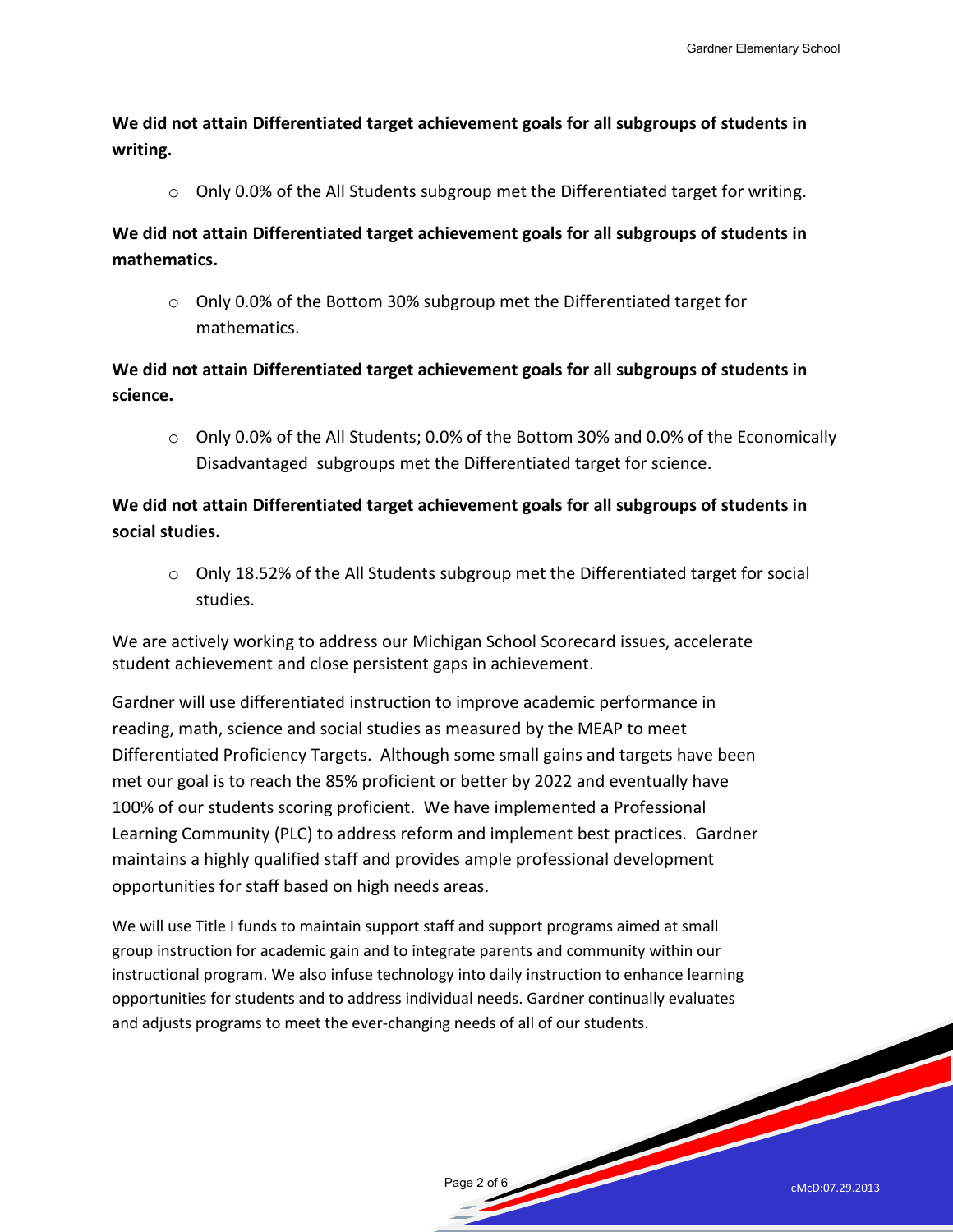Gardner Elementary School

## **Parent Involvement**

Gardner has developed a comprehensive Parent Involvement Policy, Parent Compact and Parent Involvement Calendar to guide parental involvement. In order to achieve our goal of becoming a center of excellence we must have the support of every parent and guardian. Not only is it imperative that parents attend the quarterly parent-teacher conferences to keep abreast of their child (ren)'s progress, we need all parents to attend any activities concerning their children. For example, new parents should attend our orientation meeting for new students, and all parents should attend the Open House in September. We recommend that all parents or a representative attends the monthly LSCO parent meetings as well. Throughout the school year, we have planned activities to enhance the education of our students, benefit our parents and community and have parents on our School Improvement Team and Professional Learning Community, so they can share in the school decision-making process. Parents are also encouraged to monitor their children's school preparation in the morning and help them arrive in a timely manner. Parents must ensure that students only miss school when it is an emergency or illness and that the parent provides in writing an excuse for each day that the students are absent. The School Improvement Team has revised our attendance plan that details the requirements for attendance as well as strategies to improve student attendance. Our plan provides incentives and consequences for families that do not meet the district's mandatory attendance policy. This plan will be included in our new parent handbook and will be handed out separately during the open house when it is discussed in a classroom setting by each teacher.

State law requires that we also report additional information.

## **Process for Assigning Pupils to the School**

During the 2011-2012 school year, Detroit Public Schools implemented the "Open Enrollment Initiative." This initiative allows students to elect to attend any Detroit Public School without being required to live within the boundary for that school. The "Open Enrollment Initiative" does not apply to the Examination High Schools or Application Schools. Parents may enroll their child(ren) in the school of their interest as long as the school has not reached capacity for their particular grade. Enrollment preference is given to students who live within the boundary of a school.

It should also be noted that transportation will not be provided for students who select a school outside of the boundary of their home school. "Open Enrollment Initiative" resources can be found on our website at: [http://detroitk12.org/resources/prospective\\_students/](http://detroitk12.org/resources/prospective_students/)

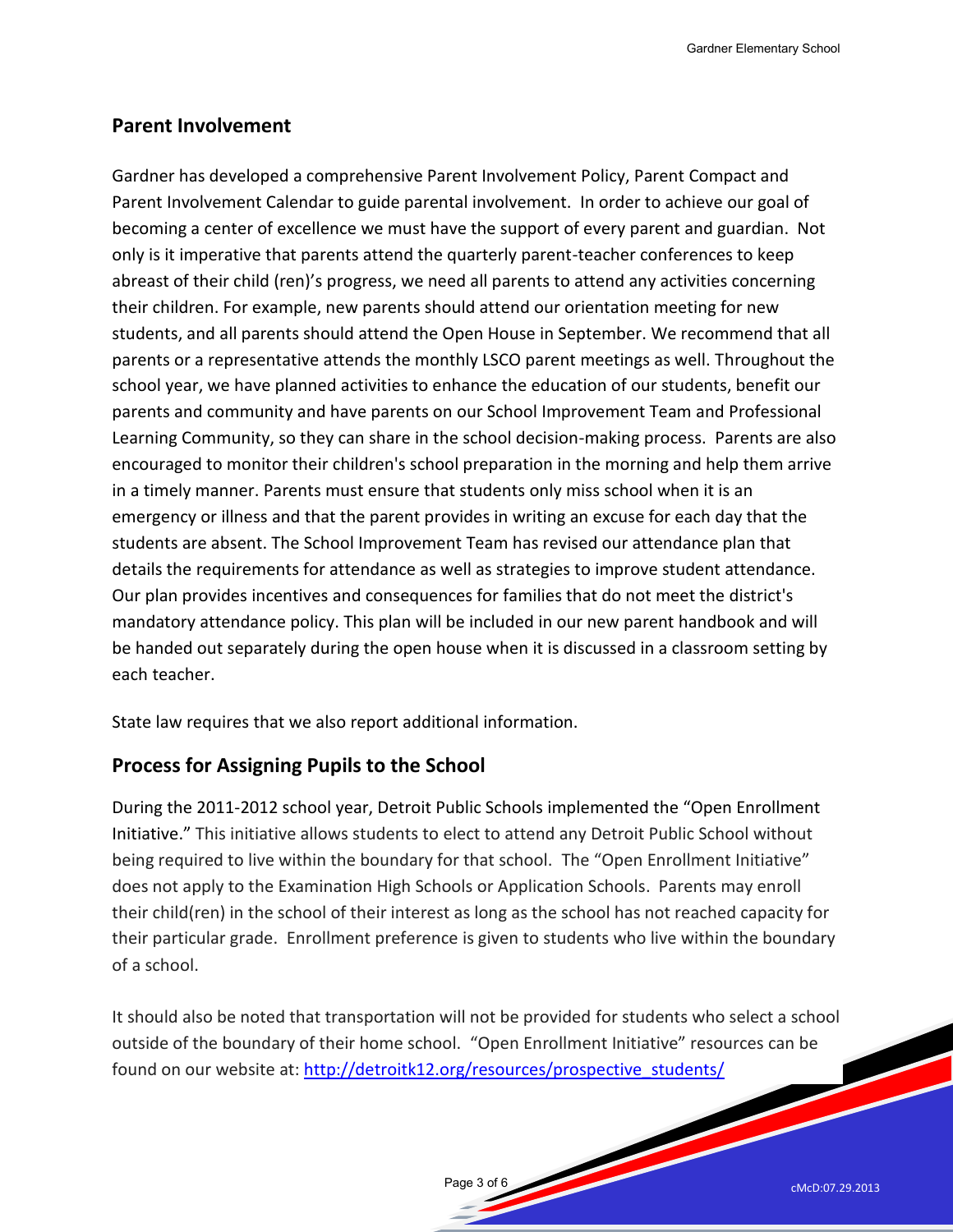## **School Improvement Status**

| Year      | <b>School Improvement Status</b> |  |
|-----------|----------------------------------|--|
| 2012-2013 | No Status                        |  |
| 2011-2012 | Priority ~ AYP Not Met           |  |

## **Detroit Public Schools' Core Curriculum:**

Consistent with the Detroit Public Schools 2013-2017 Strategic Plan, there are aggressive plans to accelerate the rate of student achievement and to ensure that students graduate with the academic and social skills necessary for success in college and the workplace.

## **Specific curriculum actions are based on the District's strategic plan to:**

- I. Broaden Services to Address Student Needs
- II. Support Parents and Families
- III. Offer Broad/High Quality Programs
- IV. Improve Customer Service
- V. Create Safe Learning Environments
- VI. Transform Central and School based services to serve customers better
- VII. Improve Technology
- VIII. Minimize the Impacts of Change
	- IX. Foster School-Based Leadership
	- X. Celebrate and Promote Success
	- XI. Ensure Fiscal Stability
- XII. Improve Attendance and Discipline

The "Neighborhood-Centered, Quality Schools," Strategic Plan, is available online at [http://detroitk12.org/content/wp-content/uploads/2013/03/Strategic\\_Plan\\_DRAFT-FINAL.pdf](http://detroitk12.org/content/wp-content/uploads/2013/03/Strategic_Plan_DRAFT-FINAL.pdf)

## **Access to the Core Curriculum**

The instructional strategies and grade level expectations are aligned to the State standards and the NAEP. This represents the core curriculum, which is supported by the texts, materials, computer software and other school level resources used daily in the classrooms. All of the professional development activities are aligned to the core curriculum.

Page 4 of 6

The implementation is a process delineated in the District Plan. This plan serves as the framework for each school's academic achievement plan.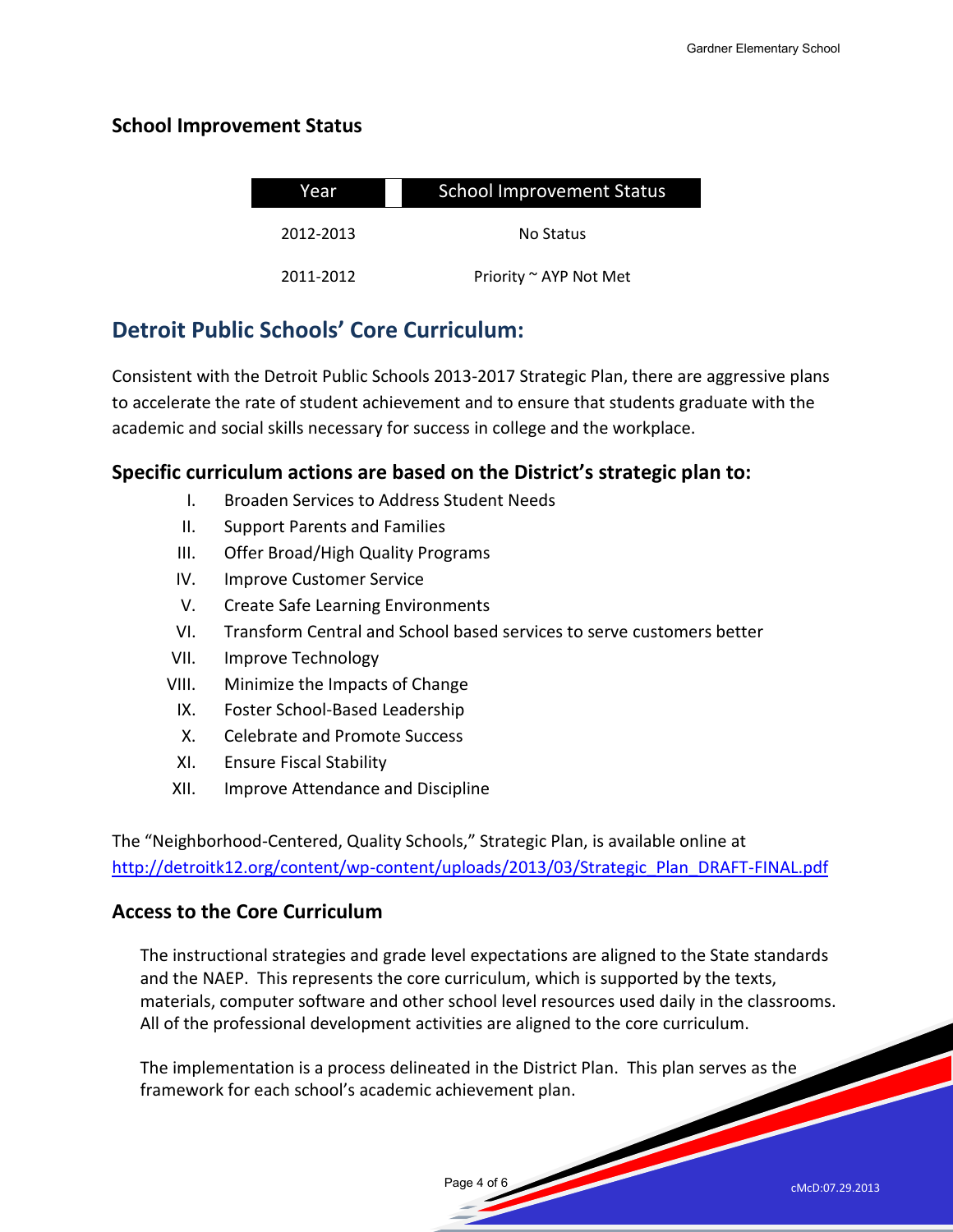## **Access to the Core Curriculum (Continued)**

The frequent monitoring of the implementation of these plans are conducted by the school diagnostic visits, review of the benchmark assessments, use of the teacher evaluation tool and adherence to the pacing calendar.

The variances from the State Plan can be found in the grade level expectations, which are also aligned to the higher standards of NAEP.

Parents/Guardians are offered classes to increase parenting skills, early childhood literacy, adult literacy and GED. During the school year, the Regional Parent Resource Center is a vehicle for parents and other community members to participate in regular and on-going informational and participatory sessions focused on curriculum and instruction. Learning Village (an online instructional management system), Web updates and semi-annual progress reports are a means to disseminate achievement information to educators. Parents will have the opportunity to monitor students' progress, including attendance, through **Parent Connect** in the Fall.

Detroit Public Schools Core Curriculum is currently under revision. Pacing Charts and Curriculum guides will be posted to the Division of Teaching and Learning under the Leadership page of our website in the near future.

## **Parent Engagement**

- $\clubsuit$  Use the technology portal for parents to view daily lessons and to communicate with teachers.
- $\clubsuit$  Implement and follow through with the parent contracts.
- Use the Parent Resource Center to engage parents in innovative workshops and sessions that are practical and will result in parent support to students at home.

## **Student Achievement Results**

Aggregate Student Achievement Results and Detroit Public Schools Quarterly NWEA~MAP Reading and Mathematics reports for Gardner Elementary School can be found on the Detroit Public Schools' web page at the Research, Evaluation and Assessment site at [http://detroitk12.org/data/rea/.](http://detroitk12.org/data/rea/) The following reports are available:

Page 5 of 6

- District Profile Report
- Combined School Profile Reports
- Individual School Profile Reports
- Adequate Yearly Progress (AYP) Reports
- Michigan Accountability Scorecard Report
- Annual Education Report